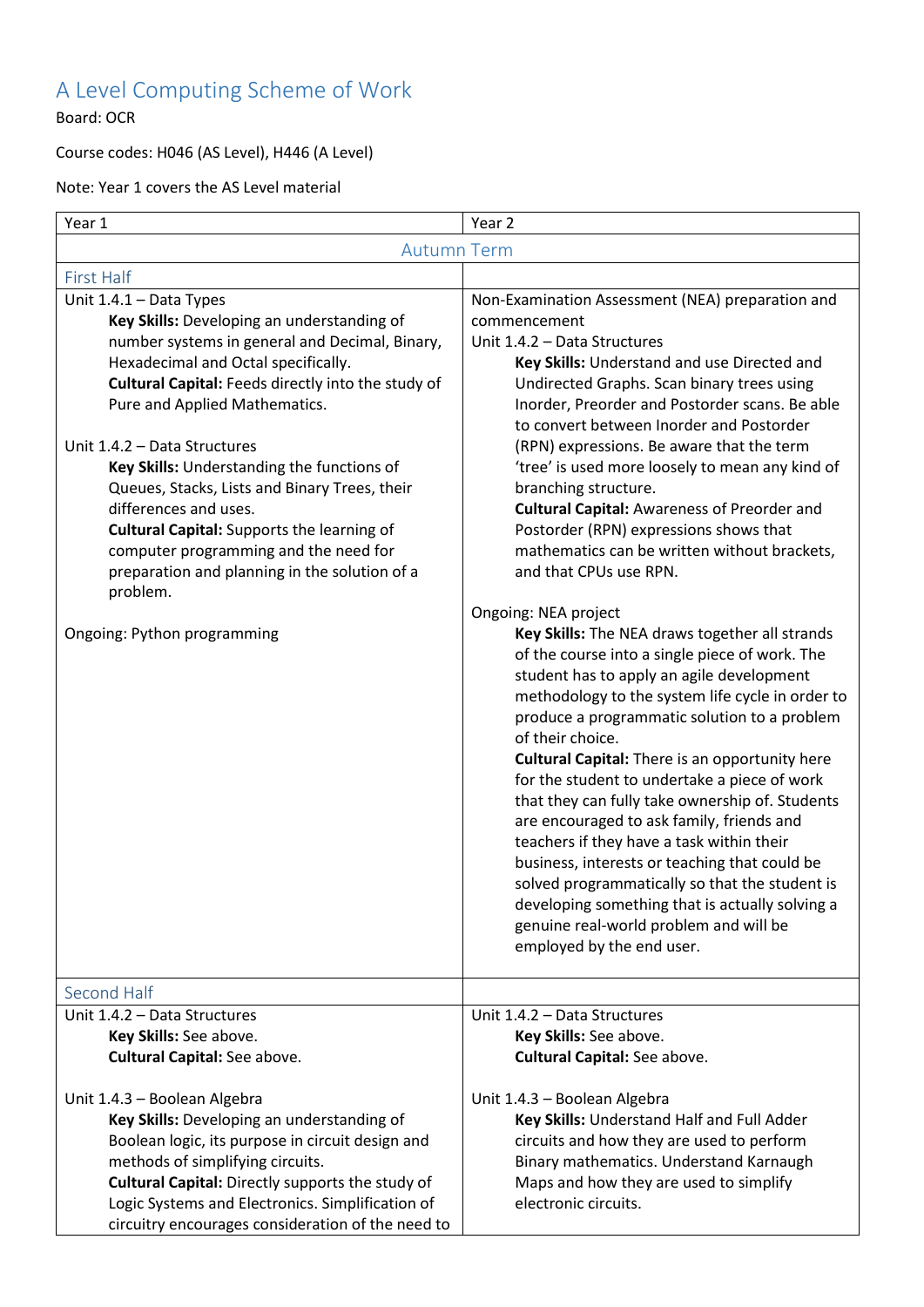minimise the consumption of resources and power.

Unit 1.1.1 – Structure and function of the processor **Key Skills:** Understanding the components within a computer's Central Processing Unit and how they interact with each other during the Fetch-Decode-Execute cycle.

> **Cultural Capital:** Encourages logical thinking; that electronic devices perform as they do for a reason and that things such as errors do not 'just happen'. Reinforces the need for granular thinking and the ability to express complex concepts in a logical, detailed and accurate fashion, which feeds into other scientific studies.

## Unit 1.1.2 – Types of processor

**Key Skills:** Understanding the similarities and differences between CISC and RISC processors, and multicore and parallel processing systems. **Cultural Capital:** Encourages learners to think about the history of computing and the concepts proposed by people such as Von Neumann, and to think about how the development of more efficient processors reduces energy consumption and the mining and refining of raw materials including rare earth metals, which feeds into Geography, Geology, Ecology, Philosophy and Ethics.

Unit 1.1.3 – Input, output and storage

**Key Skills:** Developing an understanding of input, output and storage devices used in computing systems, their purpose, use and capacities, including devices to aid the disabled to use computers effectively.

**Cultural Capital:** Learners consider aspects of Health and Safety that arise from day-to-day computer use and steps that can be taken to reduce / eradicate them, such as eye strain, headaches and Carpal Tunnel Syndrome. Learners develop an appreciation of the working environment when using computer systems and employers' Health and Safety obligations. Develops an appreciation that computer systems are for the use of all and the measures that can be taken to ensure that the disabled are not disenfranchised.

Ongoing: Python programming

**Cultural Capital:** Directly supports the study of Logic Systems and Electronics. Simplification of circuitry encourages consideration of the need to minimise the consumption of resources and power.

## Unit 1.1.2 – Types of processor

**Key Skills:** Understand the purpose of a GPU in a computer, and that GPUs can be used for other SIMD applications.

**Cultural Capital:** Develop an awareness that there are specialist computing systems making heavy use of GPUs in Single Instruction Multiple Data scenarios, including but not limited to modelling physical systems, audio processing, breaking passwords, machine learning and bitcoin mining.

Unit 1.2.2 – Applications generation

**Key Skills:** Understand the similarities and differences between Interpreters, Assemblers and Compilers and where each is used. Understand the steps involved in compilation. Understand what Linkers and Loaders are and how they can be used to create reusable code. **Cultural Capital:** By looking at the differences between Interpreters, Assemblers and Compilers, learners develop an awareness of where they are used and why, particularly in websites. Studying how Abstract Syntax Trees are created demonstrates a recursive algorithm in action.

Unit 1.2.3 – Software development

**Key Skills:** Understand the stages of the system life cycle and what is involved in each. Understand the different life cycle methodologies and the project natures to which each is suited.

**Cultural Capital:** Understanding that all solutions of any nature – not just computer solutions – have a life cycle can be applied to any problem solving scenario. Appreciating the necessity of going through all the stages of the life cycle methodology used and for thorough documentation is a transferable skill that can be used in a multitude of other areas.

Unit 1.2.4 – Types of programming language **Key Skills:** Understand the differences between procedural languages, assembly languages and object-oriented languages. Understand the different modes of memory addressing and why they are used.

> **Cultural Capital:** Knowing that there are many types of language available to programmers gives learners an appreciation of the fact that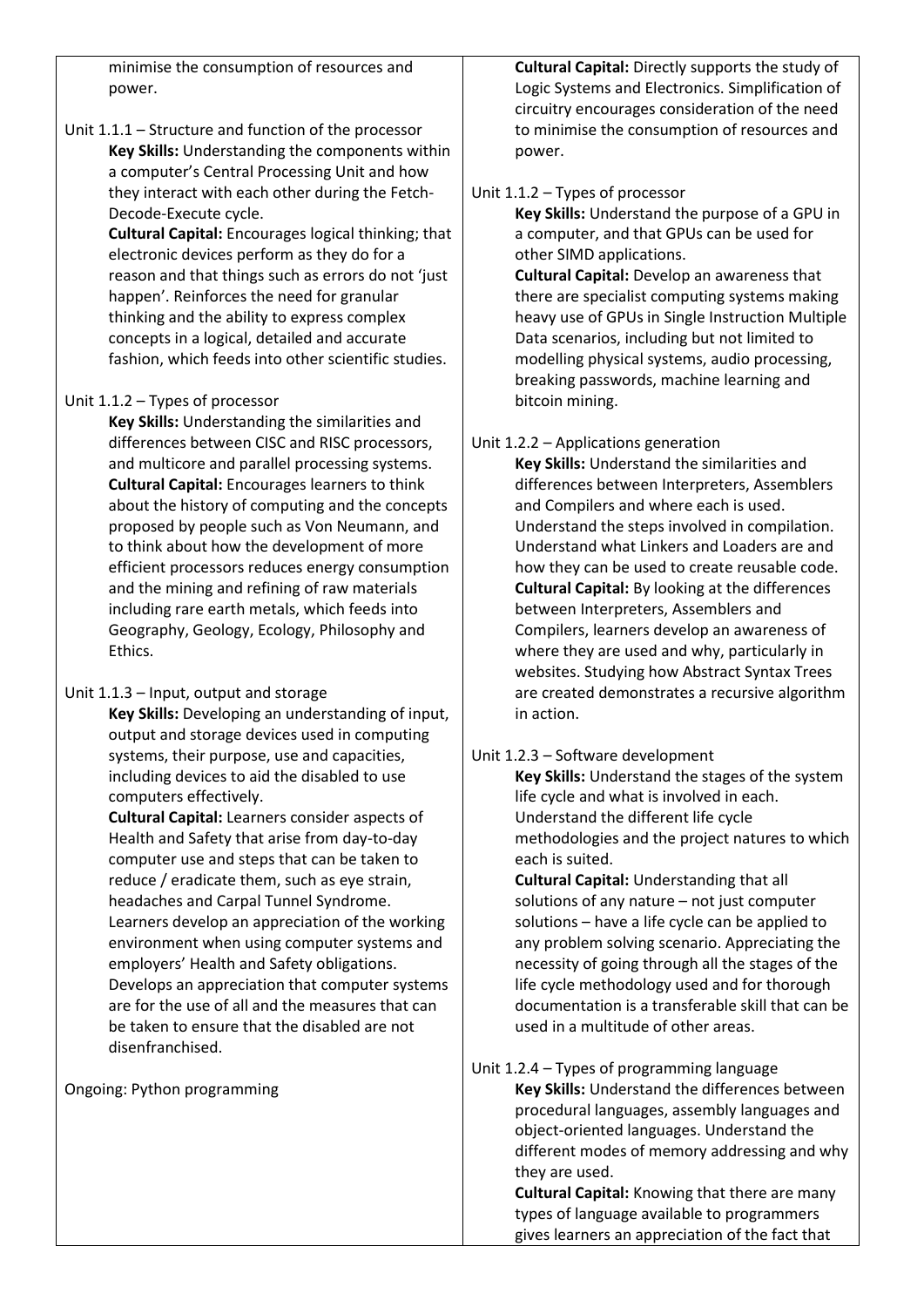|                                                                                                     | there are other languages other than those that<br>they have learned. That there are different<br>languages for different problem scenarios<br>develops an understanding that problem solving<br>means providing the best solution for the<br>circumstances, rather than trying to shoehorn<br>all solutions into a favoured framework which<br>may be inappropriate or inefficient.<br>Ongoing: NEA project<br>Key Skills: See above. |  |
|-----------------------------------------------------------------------------------------------------|----------------------------------------------------------------------------------------------------------------------------------------------------------------------------------------------------------------------------------------------------------------------------------------------------------------------------------------------------------------------------------------------------------------------------------------|--|
| <b>Cultural Capital:</b> See above.<br><b>Spring Term</b>                                           |                                                                                                                                                                                                                                                                                                                                                                                                                                        |  |
| <b>First Half</b>                                                                                   |                                                                                                                                                                                                                                                                                                                                                                                                                                        |  |
| Unit 1.2.1 - Operating systems                                                                      | Unit 1.2.4 - Types of programming language                                                                                                                                                                                                                                                                                                                                                                                             |  |
| Key Skills: Awareness that the PC Operating                                                         | Key Skills: See above.                                                                                                                                                                                                                                                                                                                                                                                                                 |  |
| Systems used at home, in school or at work are a<br>small subset of the types used on mainframes in | <b>Cultural Capital:</b> See above.                                                                                                                                                                                                                                                                                                                                                                                                    |  |
| larger environment. Select the appropriate                                                          | Unit 1.3.1 – Compression, encoding and hashing                                                                                                                                                                                                                                                                                                                                                                                         |  |
| operating system according to processing                                                            | Key Skills: Understand the importance of                                                                                                                                                                                                                                                                                                                                                                                               |  |
| requirements.<br><b>Cultural Capital:</b> Learners develop an awareness                             | compression, encoding and hashing in data<br>transmission in terms of reducing transmission                                                                                                                                                                                                                                                                                                                                            |  |
| that large organisations use mainframe                                                              | times and increasing security. Know the                                                                                                                                                                                                                                                                                                                                                                                                |  |
| computers for their processing needs and that                                                       | difference between lossy and lossless                                                                                                                                                                                                                                                                                                                                                                                                  |  |
| these are very expensive pieces of equipment                                                        | compression and where the use of each is                                                                                                                                                                                                                                                                                                                                                                                               |  |
| that need to work continually, the exact nature of                                                  | acceptable. Understand the consequences of                                                                                                                                                                                                                                                                                                                                                                                             |  |
| how they work determined by the time of day                                                         | lossy compression.                                                                                                                                                                                                                                                                                                                                                                                                                     |  |
| and processing requirements.                                                                        | Cultural Capital: An awareness of how and why                                                                                                                                                                                                                                                                                                                                                                                          |  |
|                                                                                                     | encryption and hashing are used in data                                                                                                                                                                                                                                                                                                                                                                                                |  |
| Unit 1.2.2 - Applications generation                                                                | transmission develops of an awareness of how                                                                                                                                                                                                                                                                                                                                                                                           |  |
| Key Skills: Learners appreciate that user-facing<br>software (applications) and machine-facing      | insecure some data transmission methods that<br>are used every day can be and how easily data                                                                                                                                                                                                                                                                                                                                          |  |
| software (utilities) are both programs, and that                                                    | can be intercepted. This in turn develops a                                                                                                                                                                                                                                                                                                                                                                                            |  |
| there are many more applications than Office and                                                    | greater degree of caution as to what                                                                                                                                                                                                                                                                                                                                                                                                   |  |
| Graphics programs.                                                                                  | information might wish to share over differing                                                                                                                                                                                                                                                                                                                                                                                         |  |
| <b>Cultural Capital:</b> Learners develop an awareness                                              | platforms given their relative security.                                                                                                                                                                                                                                                                                                                                                                                               |  |
| that large organisations use mainframe                                                              | Understanding the effects of lossy compression                                                                                                                                                                                                                                                                                                                                                                                         |  |
| computers for their processing needs and that                                                       | gives a greater awareness of what the likely                                                                                                                                                                                                                                                                                                                                                                                           |  |
| these are very expensive pieces of equipment                                                        | effects will be when, for instance, changing the                                                                                                                                                                                                                                                                                                                                                                                       |  |
| that need to work continually, the exact nature of                                                  | bitrate of a sound file, the frame rate of a video                                                                                                                                                                                                                                                                                                                                                                                     |  |
| how they work determined by the time of day                                                         | or the resolution of an image.                                                                                                                                                                                                                                                                                                                                                                                                         |  |
| and processing requirements.                                                                        |                                                                                                                                                                                                                                                                                                                                                                                                                                        |  |
| Unit 1.2.3 - Introduction to programming                                                            | Unit 1.3.2 - Networks<br>Key Skills: Understand the different network                                                                                                                                                                                                                                                                                                                                                                  |  |
| This is identical to AS Unit 2.2.2                                                                  | security threats and how they work, and the                                                                                                                                                                                                                                                                                                                                                                                            |  |
| Key Skills: Learners formalise what they have                                                       | measures that can be taken to prevent them                                                                                                                                                                                                                                                                                                                                                                                             |  |
| found out about sequence, iteration and                                                             | entering a computer system. Know the devices                                                                                                                                                                                                                                                                                                                                                                                           |  |
| branching naturally as part of the Python studies.                                                  | used to create modern networks, the purpose                                                                                                                                                                                                                                                                                                                                                                                            |  |
| Understand the differences between the various                                                      | of each and how they interact.                                                                                                                                                                                                                                                                                                                                                                                                         |  |
| iteration and branching structures.                                                                 | <b>Cultural Capital: This Unit encourages learners</b>                                                                                                                                                                                                                                                                                                                                                                                 |  |
| <b>Cultural Capital: Learners appreciate that</b>                                                   | to take a hard look at their own home networks                                                                                                                                                                                                                                                                                                                                                                                         |  |
| solutions to most complex problems can be                                                           | and smart devices, and to reflect on whether or                                                                                                                                                                                                                                                                                                                                                                                        |  |
| represented as pseudocode, whether the<br>problem will be solved using IT or not. Learners          | not they are as secure as they could be, while<br>also offering possible remedial actions.                                                                                                                                                                                                                                                                                                                                             |  |
| develop the skills to express the steps involved in                                                 | Understanding network hardware enables                                                                                                                                                                                                                                                                                                                                                                                                 |  |
| developing solutions in great detail, a                                                             | learners to make informed decisions when                                                                                                                                                                                                                                                                                                                                                                                               |  |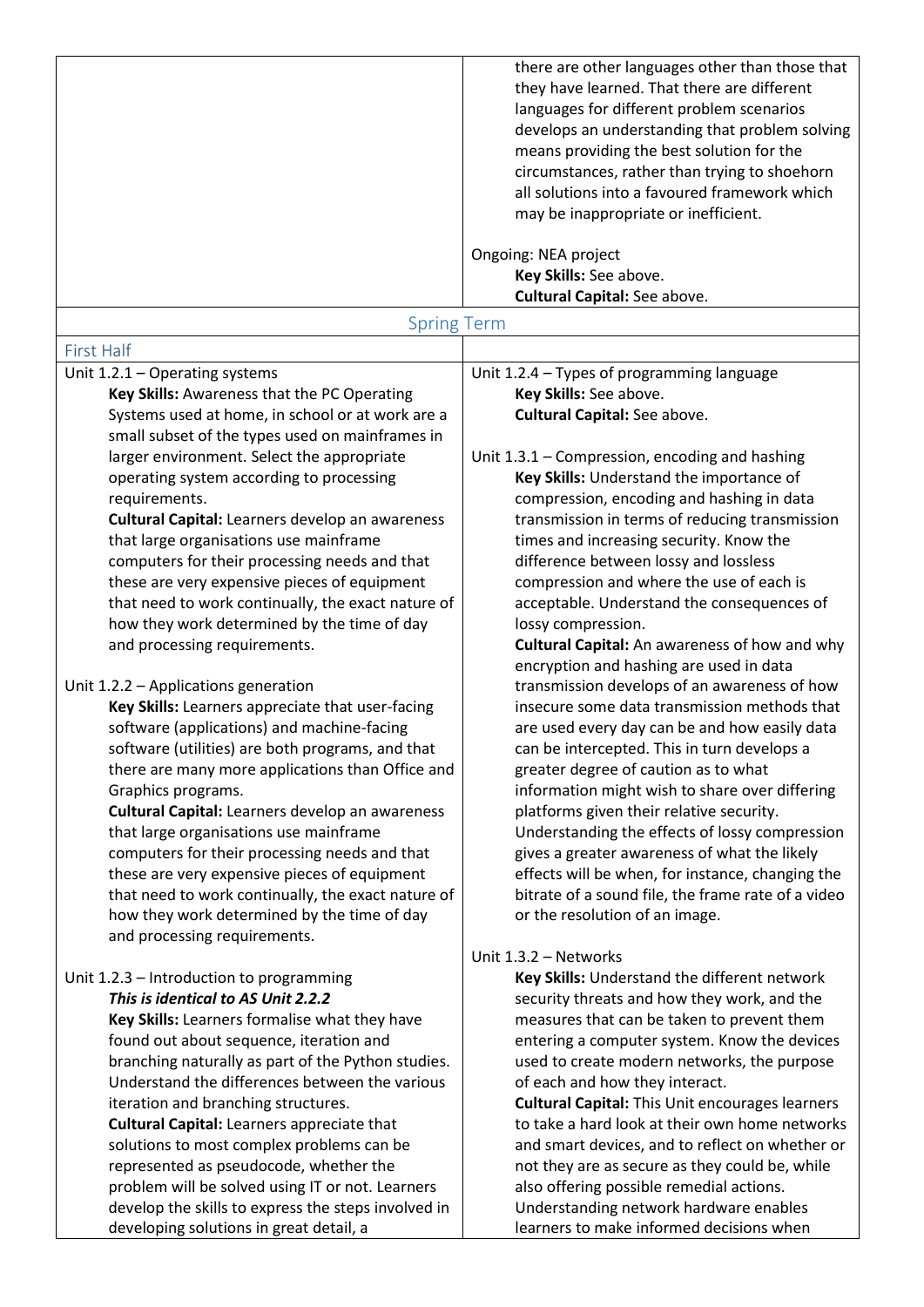| transferable skill that can be applied to many<br>other areas.                                                                                                                                                                                                                                                                                                                                                                                                                                                                                                                                                                                                                                                                                                                                      | installing or expanding their own home<br>networks.                                                                                                                                                                                                                                                                                                                                                                                                                                                                                                                                                                                                                                                                                                                                                                                    |
|-----------------------------------------------------------------------------------------------------------------------------------------------------------------------------------------------------------------------------------------------------------------------------------------------------------------------------------------------------------------------------------------------------------------------------------------------------------------------------------------------------------------------------------------------------------------------------------------------------------------------------------------------------------------------------------------------------------------------------------------------------------------------------------------------------|----------------------------------------------------------------------------------------------------------------------------------------------------------------------------------------------------------------------------------------------------------------------------------------------------------------------------------------------------------------------------------------------------------------------------------------------------------------------------------------------------------------------------------------------------------------------------------------------------------------------------------------------------------------------------------------------------------------------------------------------------------------------------------------------------------------------------------------|
| Unit 1.3.1 - Databases<br>Key Skills: Understand the terminology used in<br>database design and be able to apply it to a<br>conceptual data model. Be able to analyse a data<br>processing problem, Atomise the data, put it in<br>First, Second and Third Normal and build a<br>relational database to store it using Access.<br><b>Cultural Capital: Learners appreciate the</b><br>problems caused by inefficient and poorly<br>designed data management systems, and the<br>cost and data security issues that result from<br>such systems. This feeds directly in to Business<br>Studies, Sociology, Philosophy and Ethics.<br>Learners develop the skills to forward plan in<br>great detail, a transferable skill that can be<br>applied to many other areas.<br>Ongoing: Python programming | Unit 1.3.4 - Web technologies<br>A Level Only<br>Key Skills: Understand that a web page may use<br>several different languages simultaneously to<br>achieve its purpose. Understand the basics of<br>HTML, CSS Stylesheets, JavaScript and php, and<br>their purpose in the functionality of well-<br>designed web pages.<br>Cultural Capital: By understanding how the<br>different web technologies interact to make<br>web pages work, an awareness is developed of<br>what information is held client side and what<br>information is stored server side. This informs<br>as to where vulnerabilities in web design lie,<br>and also reinforces earlier studies about<br>databases. The use of CSS Stylesheets further<br>reinforces the desirability in general of making<br>computer code reusable when developing<br>solutions. |
|                                                                                                                                                                                                                                                                                                                                                                                                                                                                                                                                                                                                                                                                                                                                                                                                     | Ongoing: NEA project<br>Key Skills: See above.<br><b>Cultural Capital:</b> See above.                                                                                                                                                                                                                                                                                                                                                                                                                                                                                                                                                                                                                                                                                                                                                  |
| Second Half                                                                                                                                                                                                                                                                                                                                                                                                                                                                                                                                                                                                                                                                                                                                                                                         |                                                                                                                                                                                                                                                                                                                                                                                                                                                                                                                                                                                                                                                                                                                                                                                                                                        |
| Unit 1.3.1 - Databases<br>Key Skills: See above.<br>Cultural Capital: See above.<br>Ongoing: Python programming                                                                                                                                                                                                                                                                                                                                                                                                                                                                                                                                                                                                                                                                                     | Unit 2.1.1 - Programming Techniques<br>Key Skills: Understand the meaning of Iteration<br>and Recursion. Be able to define both iterative<br>and recursive solutions to the same problem<br>where appropriate.<br><b>Cultural Capital: Learners understand why</b><br>recursive routines they have encountered<br>before are written that way. A stronger<br>appreciation of the use of the stack data<br>structure to 'remember' the state of a program<br>at stages during its running is developed.<br>Unit 2.1.5 - Thinking Concurrently<br>Key Skills: Understand the concepts of parallel<br>processing and threading, and that these<br>methods are not suited to all problems.<br><b>Cultural Capital: Thinking concurrently is a</b>                                                                                          |
|                                                                                                                                                                                                                                                                                                                                                                                                                                                                                                                                                                                                                                                                                                                                                                                                     | decision tool that can be used in any problem<br>solving or system development situation,<br>regardless of whether the solution is computer<br>based or not.<br>Unit 2.2 - Computational Methods<br>Key Skills: Understand how divide and conquer,<br>modular design and abstraction are used in<br>solution development, and explore scenarios in<br>which they are used. Understand where<br>backtracking, anomaly detection, heuristics,<br>performance modelling and visualisation are                                                                                                                                                                                                                                                                                                                                             |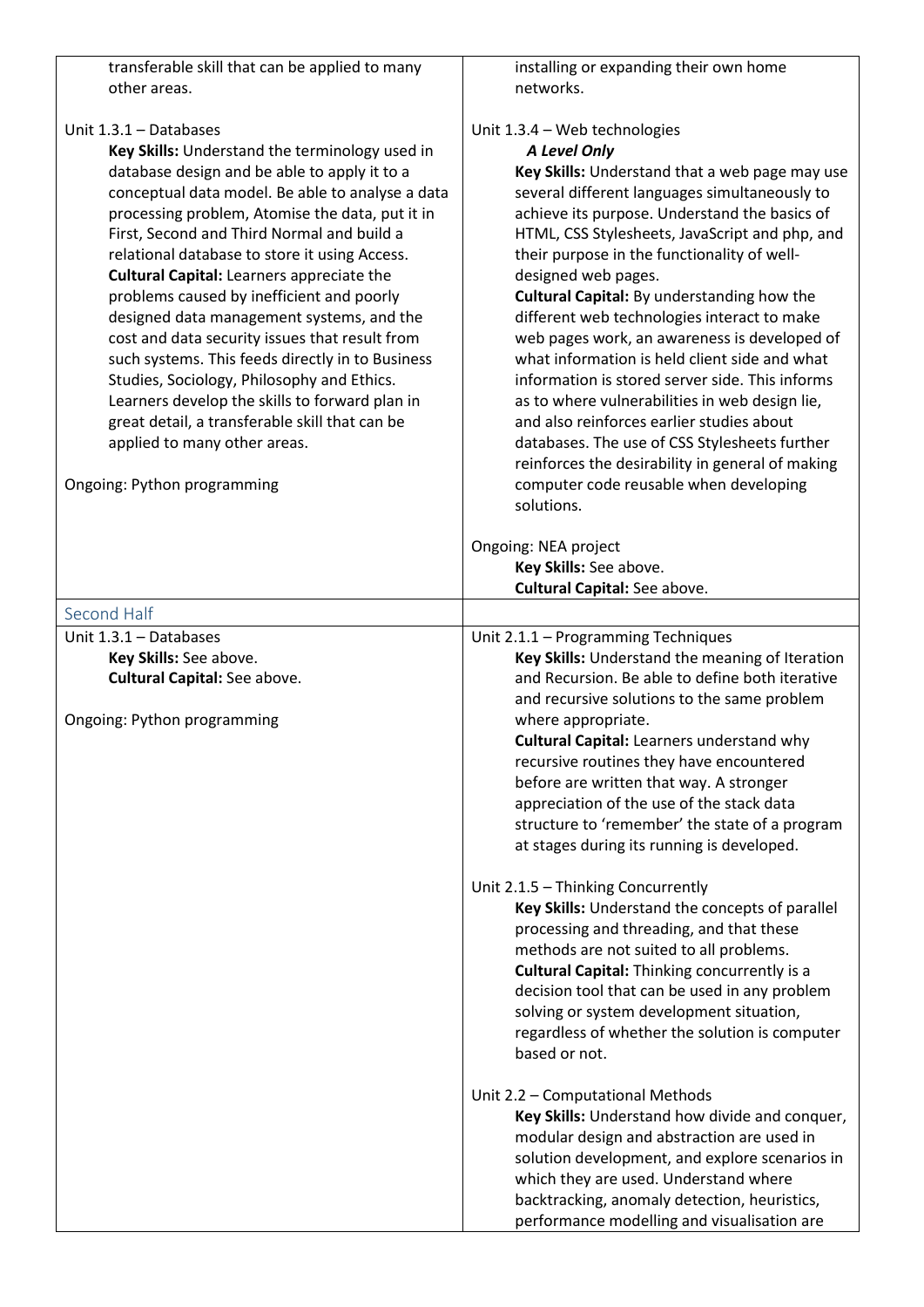|                                                                                                                                                                                                                                                                                                                                                                                                                                                                                                                                                                                                                                     | incorporated into solutions and explore<br>scenarios where they might be used.<br><b>Cultural Capital:</b> The concepts here are decision<br>tools that can be used in any problem solving or<br>system development situation, regardless of<br>whether the solution is computer based or not.<br>Unit 2.3 - Algorithms<br>Key Skills: Understand how Big O notation can<br>be used to determine algorithm complexity and<br>scalability. Understand how Dijkstra's Algorithm<br>and the A* Algorithm can be used to calculate<br>the shortest path between two nodes of a<br>weighted graph and explore uses, e.g. in route<br>planning.<br><b>Cultural Capital:</b> The concepts here are design<br>tools that can be used in other problem solving<br>or system development situations, regardless of<br>whether the solution is computer based or not.<br>Ongoing: NEA project<br>Key Skills: See above.<br>Cultural Capital: See above. |
|-------------------------------------------------------------------------------------------------------------------------------------------------------------------------------------------------------------------------------------------------------------------------------------------------------------------------------------------------------------------------------------------------------------------------------------------------------------------------------------------------------------------------------------------------------------------------------------------------------------------------------------|----------------------------------------------------------------------------------------------------------------------------------------------------------------------------------------------------------------------------------------------------------------------------------------------------------------------------------------------------------------------------------------------------------------------------------------------------------------------------------------------------------------------------------------------------------------------------------------------------------------------------------------------------------------------------------------------------------------------------------------------------------------------------------------------------------------------------------------------------------------------------------------------------------------------------------------------|
| <b>Summer Term</b>                                                                                                                                                                                                                                                                                                                                                                                                                                                                                                                                                                                                                  |                                                                                                                                                                                                                                                                                                                                                                                                                                                                                                                                                                                                                                                                                                                                                                                                                                                                                                                                              |
| <b>First Half</b>                                                                                                                                                                                                                                                                                                                                                                                                                                                                                                                                                                                                                   |                                                                                                                                                                                                                                                                                                                                                                                                                                                                                                                                                                                                                                                                                                                                                                                                                                                                                                                                              |
| Unit 1.3.1 - Databases                                                                                                                                                                                                                                                                                                                                                                                                                                                                                                                                                                                                              | Topic based revision                                                                                                                                                                                                                                                                                                                                                                                                                                                                                                                                                                                                                                                                                                                                                                                                                                                                                                                         |
| Key Skills: See above.                                                                                                                                                                                                                                                                                                                                                                                                                                                                                                                                                                                                              | PPQ revision                                                                                                                                                                                                                                                                                                                                                                                                                                                                                                                                                                                                                                                                                                                                                                                                                                                                                                                                 |
| <b>Cultural Capital:</b> See above.                                                                                                                                                                                                                                                                                                                                                                                                                                                                                                                                                                                                 |                                                                                                                                                                                                                                                                                                                                                                                                                                                                                                                                                                                                                                                                                                                                                                                                                                                                                                                                              |
|                                                                                                                                                                                                                                                                                                                                                                                                                                                                                                                                                                                                                                     |                                                                                                                                                                                                                                                                                                                                                                                                                                                                                                                                                                                                                                                                                                                                                                                                                                                                                                                                              |
| Unit 1.3.2 - Networks<br>Key Skills: Understand different network<br>topologies, client-server and peer-to-peer<br>networks. Understand the OSI 7 layer model and<br>its relationship to TCP/IP.<br><b>Cultural Capital:</b> Learners appreciate that the<br>type of network used depends on the nature of<br>the networking required. Understanding that the<br>OSI exists instils an awareness of why standards<br>are needed in communications and other<br>technologies.                                                                                                                                                        |                                                                                                                                                                                                                                                                                                                                                                                                                                                                                                                                                                                                                                                                                                                                                                                                                                                                                                                                              |
| Unit 1.3.4 - Web technologies                                                                                                                                                                                                                                                                                                                                                                                                                                                                                                                                                                                                       |                                                                                                                                                                                                                                                                                                                                                                                                                                                                                                                                                                                                                                                                                                                                                                                                                                                                                                                                              |
| <b>AS Level Only</b>                                                                                                                                                                                                                                                                                                                                                                                                                                                                                                                                                                                                                |                                                                                                                                                                                                                                                                                                                                                                                                                                                                                                                                                                                                                                                                                                                                                                                                                                                                                                                                              |
| Key Skills: Understand that a web page may use<br>several different languages simultaneously to<br>achieve its purpose. Understand the basics of<br>HTML, CSS Stylesheets, JavaScript and php, and<br>their purpose in the functionality of well-<br>designed web pages.<br>Cultural Capital: By understanding how the<br>different web technologies interact to make web<br>pages work, an awareness is developed of what<br>information is held client side and what<br>information is stored server side. This informs as<br>to where vulnerabilities in web design lie, and<br>also reinforces earlier studies about databases. |                                                                                                                                                                                                                                                                                                                                                                                                                                                                                                                                                                                                                                                                                                                                                                                                                                                                                                                                              |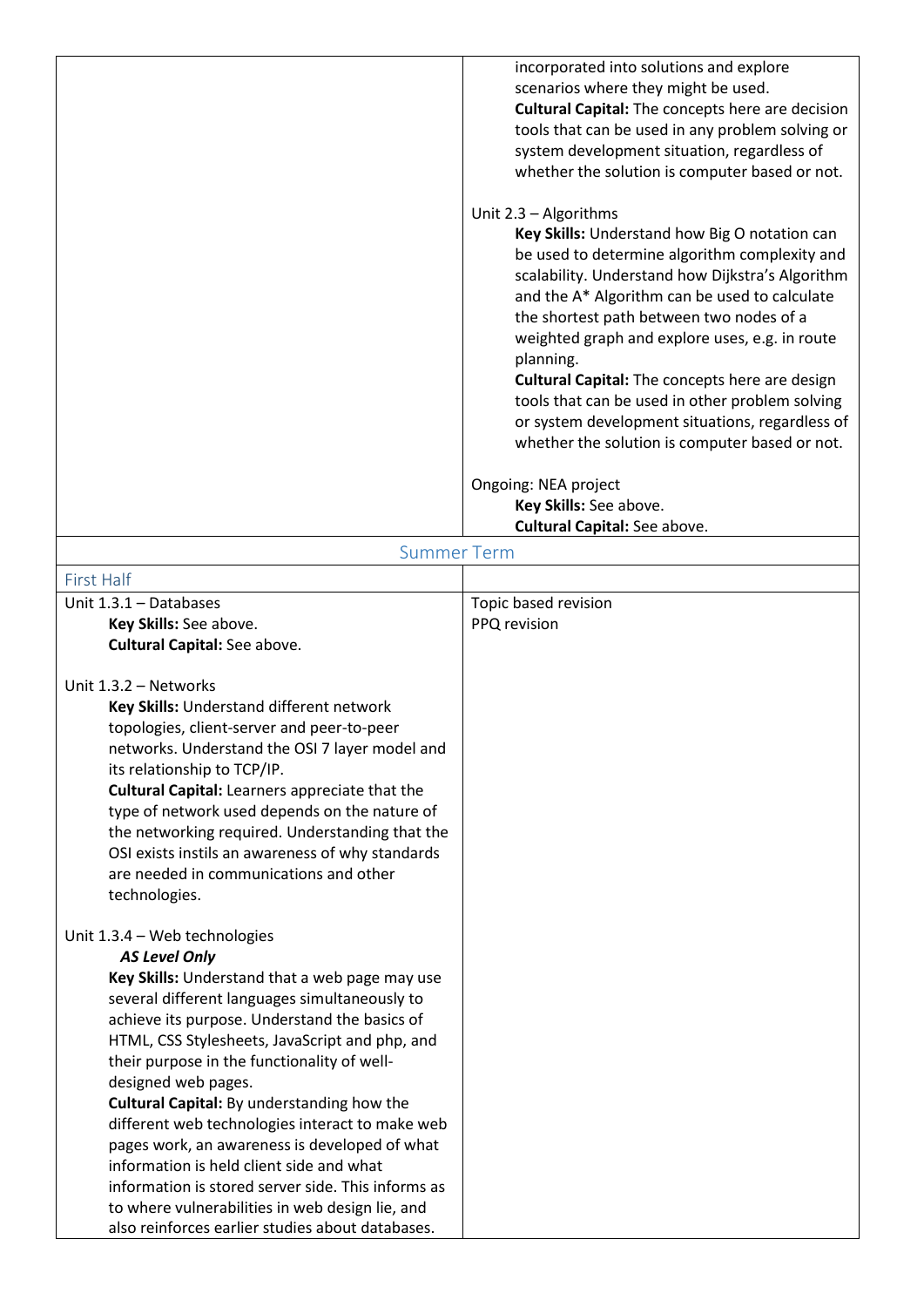The use of CSS Stylesheets further reinforces the desirability in general of making computer code reusable when developing solutions.

Unit 1.5.1 – Computing related legislation **Key Skills:** Understand the purpose of and responsibility software developers have under the Data Protection Act (now the GDPR), RIPA, Communications Act and Equalities Act. Understand what Direct and Indirect Discrimination are and the responsibilities of public bodies and employers are in that respect. **Cultural Capital:** The knowledge of the various Acts has a knock-on effect in other areas of life, particularly encouraging learners to think twice about the effects of what they may be about to post on Social Media platforms before posting it. Consideration of in direct discrimination also feed in to the user interface design of the NEA and other solutions the learner may develop as it encourages consideration for those with disabilities in such designs.

Unit 1.5.2 – Ethical, moral and cultural issues **Key Skills:** Understand that there are a range of devices and software available to assist the disabled in using computer systems without prejudice. This follows on directly from the Equalities Act covered in the previous section. Understand the effect of computers in the workplace, their use in automated decision making, artificial intelligence, behaviour monitoring and data mining. Be able to discuss the issues of censorship that arise from the use of computers and the differing views that different cultures have towards censorship. Appreciate the environmental effect of building and using more and more devices.

> **Cultural Capital:** Appreciation of disability should influence front end design of programmatic solutions. An awareness is developed of what is going on 'behind the scenes' when using services such as social media, and a 'think before you post' attitude developed. A wider understanding of cultures and governmental systems around the world is developed, along with differing viewpoints about censorship. These concepts feed directly into the study of History, Philosophy and Sociology. Consideration of what raw materials go into building computing devices (including smartphones) and the amount of energy used to power them develops an appreciation when buying a new or replacement device as to whether it is a necessity or a vanity purchase. This area has direct relevance to the study of Geography.